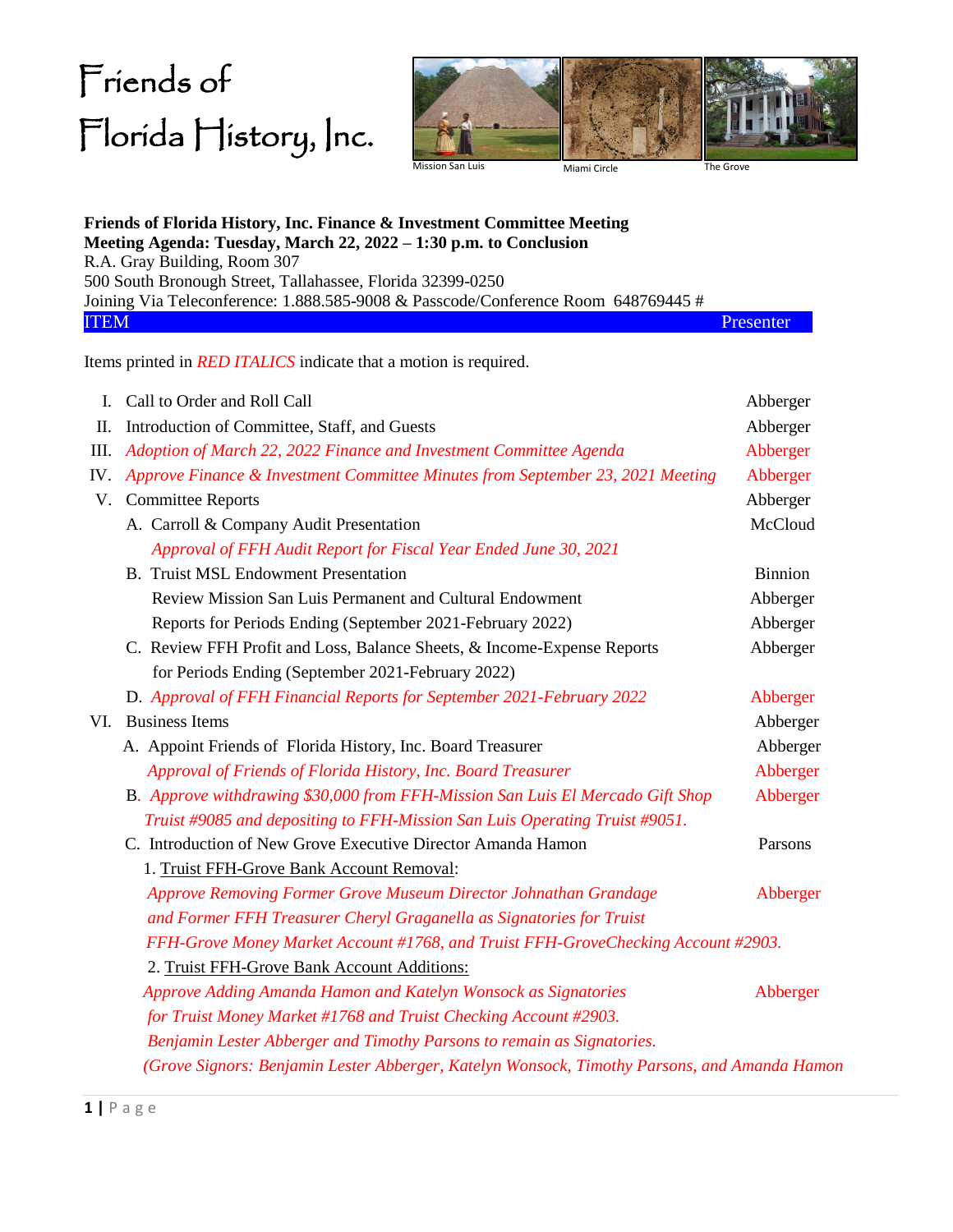## Friends of Florida History, Inc.

| 3. Truist FFH-Grove Credit Card Account Removal:                                           |          |  |
|--------------------------------------------------------------------------------------------|----------|--|
| Approve Removing Former Grove Museum Director Johnathan Grandage                           | Abberger |  |
| as User for Truist FFH-Grove Credit Card #2877 and Truist                                  |          |  |
| Control Account #5954 (Visa).                                                              |          |  |
| 4. Truist FFH-Grove Credit Card Account Addition:                                          |          |  |
| Approve Adding New Grove Musuem Executive Director Amanda Hamon                            | Abberger |  |
| as FFH-Grove Credit Card User for a card associated with                                   |          |  |
| Visa Control Account #5954. (\$2,500 Limit).                                               |          |  |
| D. Introduction of New Mission San Luis Executive Director April Kirk                      | Parsons  |  |
| 1. Truist FFH-MSL Bank Account Removal:                                                    |          |  |
| Approve Removing Former Mission San Luis Museum Director Jonathan Sheppard                 |          |  |
| and Former FFH Treasurer Cheryl Graganella as Signatories for Truist                       |          |  |
| FFH-MSL Operating #9051, Truist FFH-MSL Gift Shop #9085, and                               |          |  |
| Truist FFH-MSL Endowment Money Market #9663.                                               |          |  |
| 2. Truist FFH-MSL Bank Account Additions:                                                  | Abberger |  |
| Approve Adding April Kirk and Katelyn Wonsock as Signatories for Truist FFH-MSL            |          |  |
| Operating #9051, Truist FFH-MSL Gift Shop #9085, and Truist FFH-MSL Endowment              |          |  |
| Money Market #9663. Benjamin Lester Abberger and Timothy Parsons to remain as Signatories. |          |  |
| (MSL Signors: Benjamin Lester Abberger, Katelyn Wonsock, Timothy Parsons, and April Kirk). |          |  |
| 3. Truist FFH-MSL Credit Card Account Removal:                                             |          |  |
| Approve Removing Former Mission San Luis Museum Director Jonathan Sheppard                 | Abberger |  |
| as User from Truist FFH-Grove Credit Card #4776 (Visa) and Truist Visa                     |          |  |
| Control Account #5954.                                                                     |          |  |
| 4. Truist FFH-MSL Credit Card Account Additions:                                           |          |  |
| Approve Adding New Mission San Luis Executive Director April Kirk as                       | Abberger |  |
| Mission San Luis Credit Card User for a card associated with Truist Visa                   |          |  |
| Control Account #5954. (\$2,500 Limit).                                                    |          |  |
| (MSL Signors: Benjamin Lester Abberger, Katelyn Wonsock, Timothy Parsons, and April Kirk). |          |  |
| 5. Hancock Whitney Money Market Removal:                                                   |          |  |
| Approve Removing Former Mission San Luis Museum Director Jonathan Sheppard                 | Abberger |  |
| and Former FFH Treasurer Cheryl Graganella as Signatories for                              |          |  |
| Hancock Whitney Money Market #6783.                                                        |          |  |
| 6. Hancock Whitney Money Market Additions:                                                 |          |  |
| Approve Adding April Kirk and Katelyn Wonsock as Signatories                               | Abberger |  |
| for Hancock Whitney Money Money Markt #6783.                                               |          |  |
| (MSL Signors: Benjamin Lester Abberger, Katelyn Wonsock, Timothy Parsons, and April Kirk). |          |  |
|                                                                                            |          |  |